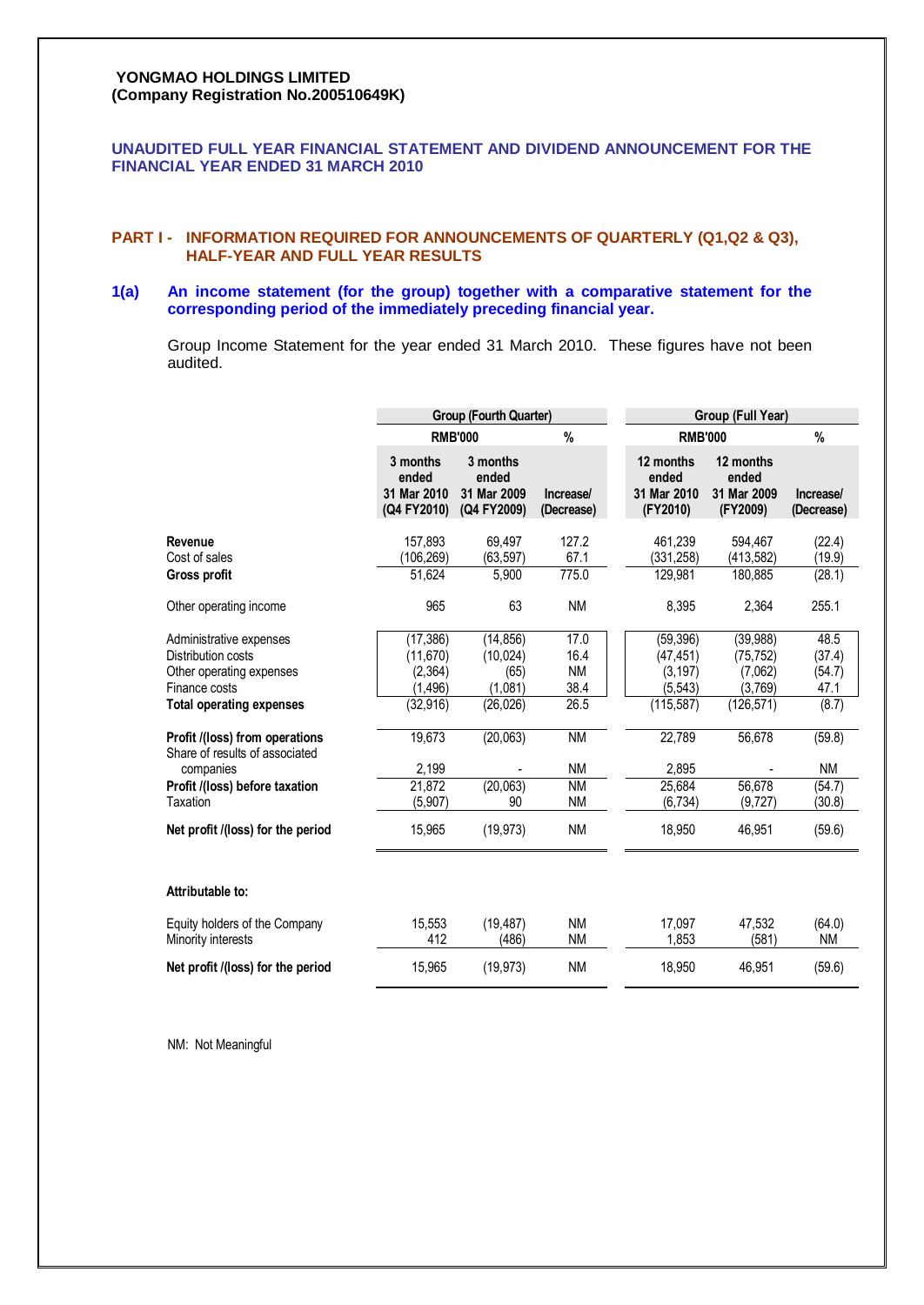## **A statement of comprehensive income (for the group), together with a comparative statement for the corresponding period of the immediately preceeding financial year.**

|                                                                                                                     |                                                 | Group (Fourth Quarter)                          |                         | Group (Full Year)                             |                                               |                         |  |
|---------------------------------------------------------------------------------------------------------------------|-------------------------------------------------|-------------------------------------------------|-------------------------|-----------------------------------------------|-----------------------------------------------|-------------------------|--|
|                                                                                                                     |                                                 | <b>RMB'000</b>                                  | %                       | <b>RMB'000</b>                                |                                               | $\%$                    |  |
|                                                                                                                     | 3 months<br>ended<br>31 Mar 2010<br>(Q4 FY2010) | 3 months<br>ended<br>31 Mar 2009<br>(Q4 FY2009) | Increase/<br>(Decrease) | 12 months<br>ended<br>31 Mar 2010<br>(FY2010) | 12 months<br>ended<br>31 Mar 2009<br>(FY2009) | Increase/<br>(Decrease) |  |
| Net profit/(loss) for the period/year                                                                               | 15,965                                          | (19, 973)                                       | <b>NM</b>               | 18,950                                        | 46,951                                        | (59.6)                  |  |
| Other comprehensive<br>income/(loss):                                                                               |                                                 |                                                 |                         |                                               |                                               |                         |  |
| Exchange translation difference                                                                                     | 11                                              | (2, 359)                                        | <b>NM</b>               | 4,815                                         | (7,001)                                       | ΝM                      |  |
| Other comprehensive income/(loss)<br>for the period/year, net of tax                                                | 11                                              | (2, 359)                                        | <b>NM</b>               | 4,815                                         | (7,001)                                       | <b>NM</b>               |  |
| <b>Total comprehensive</b><br>income/(loss) for the<br>period/year                                                  | 15,976                                          | (22, 332)                                       | <b>NM</b>               | 23,765                                        | 39,950                                        | (40.5)                  |  |
| <b>Total comprehensive</b><br>income/(loss) attributable to:<br>Equity holders of the Company<br>Minority interests | 15,564<br>412                                   | (21, 846)<br>(486)                              | <b>NM</b><br><b>NM</b>  | 21,912<br>1,853                               | 40,531<br>(581)                               | (45.9)<br><b>NM</b>     |  |
| <b>Total comprehensive</b><br>income/(loss) for the<br>period/year                                                  | 15,976                                          | (22, 332)                                       | <b>NM</b>               | 23,765                                        | 39,950                                        | (40.5)                  |  |

**Note:**

The Group profit/(loss) is arrived at after charging/(crediting):

|                                                                 |                                                 | <b>Group (Fourth Quarter)</b>                   |                         | Group (Full Year)                             |                                               |                         |  |
|-----------------------------------------------------------------|-------------------------------------------------|-------------------------------------------------|-------------------------|-----------------------------------------------|-----------------------------------------------|-------------------------|--|
|                                                                 |                                                 | <b>RMB'000</b>                                  | %                       |                                               | <b>RMB'000</b>                                |                         |  |
|                                                                 | 3 months<br>ended<br>31 Mar 2010<br>(Q4 FY2010) | 3 months<br>ended<br>31 Mar 2009<br>(Q4 FY2009) | Increase/<br>(Decrease) | 12 months<br>ended<br>31 Mar 2010<br>(FY2010) | 12 months<br>ended<br>31 Mar 2009<br>(FY2009) | Increase/<br>(Decrease) |  |
| Amortisation of intangible assets                               | 315                                             | 302                                             | 4.3                     | 1,260                                         | 1,261                                         | (0.1)                   |  |
| Depreciation of property, plant and<br>equipment                | 2,843                                           | 2,892                                           | (1.7)                   | 10,786                                        | 7,631                                         | 41.3                    |  |
| Exchange loss/(gain)                                            | 280                                             | (42)                                            | <b>NM</b>               | 397                                           | 4,087                                         | (90.3)                  |  |
| (Gain)/loss on disposal of property,<br>plant and equipment     | (253)                                           | 148                                             | <b>NM</b>               | (105)                                         | 66                                            | <b>NM</b>               |  |
| Interest income                                                 | (154)                                           | (166)                                           | (7.2)                   | (606)                                         | (1,796)                                       | (66.3)                  |  |
| Interest expense                                                | 1,496                                           | 1,081                                           | 38.4                    | 5,543                                         | 3,769                                         | 47.1                    |  |
| Operating lease rentals                                         | 4,245                                           | 4,086                                           | 3.9                     | 16,775                                        | 10,875                                        | 54.3                    |  |
| Property, plant and equipment written off                       | 2,144                                           | $\overline{\phantom{a}}$                        | <b>NM</b>               | 2,166                                         |                                               | <b>NM</b>               |  |
| Underprovision of current taxation in<br>respect of prior years | 20                                              |                                                 | <b>NM</b>               | 20                                            |                                               | <b>NM</b>               |  |

NM: Not Meaningful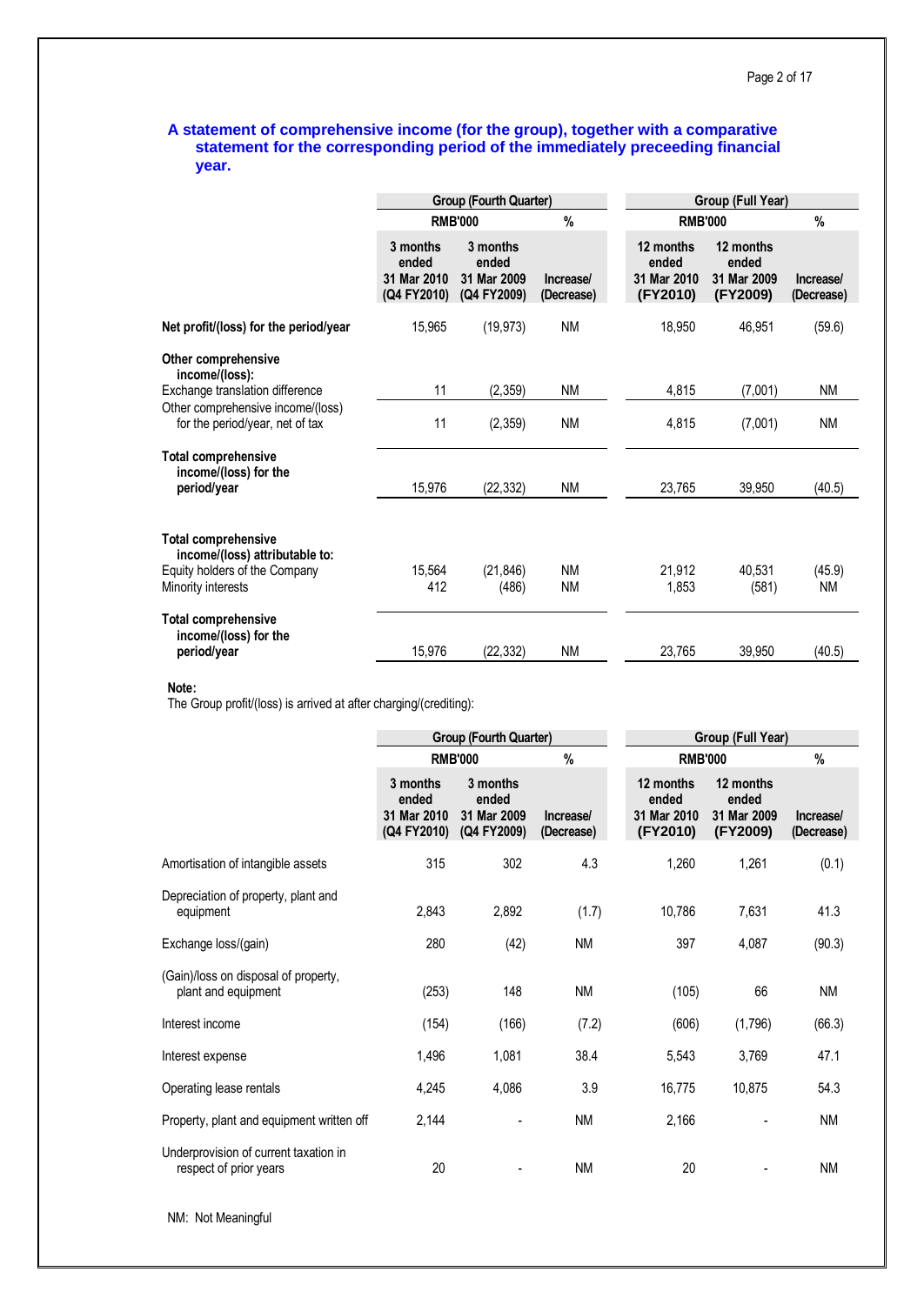## **1(b)(i) A balance sheet (for the issuer and group), together with a comparative statement as at the end of the immediately preceding financial year.**

|                                                                                             | Group              |                 | Company                  |                |
|---------------------------------------------------------------------------------------------|--------------------|-----------------|--------------------------|----------------|
|                                                                                             | 31 Mar<br>2010     | 31 Mar<br>2009  | 31 Mar<br>2010           | 31 Mar<br>2009 |
|                                                                                             | <b>RMB'000</b>     | <b>RMB'000</b>  | <b>RMB'000</b>           | <b>RMB'000</b> |
|                                                                                             |                    |                 |                          |                |
| <b>ASSETS</b>                                                                               |                    |                 |                          |                |
| Non-current                                                                                 |                    |                 |                          |                |
| Property, plant and equipment                                                               | 248,411            | 247,228         | 12                       | 16             |
| Intangible assets                                                                           | 2,518              | 3,778           |                          |                |
| Investment in subsidiaries                                                                  |                    |                 | 286,438                  | 252,296        |
| Associated company                                                                          |                    |                 | 13,500                   |                |
| Goodwill                                                                                    | 23,337             | 23,337          | $\overline{\phantom{a}}$ |                |
|                                                                                             | 274,266            | 274,343         | 299,950                  | 252,312        |
| Current                                                                                     |                    |                 |                          |                |
| Inventories<br>Trade and other receivables                                                  | 263,721<br>146,016 | 251,146         |                          |                |
|                                                                                             |                    | 102,632         | 629                      | 616            |
| Available-for-sale financial assets                                                         | 3,876<br>28,004    | 5,792<br>33,659 |                          |                |
| Amounts owing by related parties<br>Amounts owing by corporate shareholders of subsidiaries | 10,069             | 8,179           |                          |                |
| Amount owing by an associated company                                                       | 92,595             |                 |                          |                |
| Amount owing by subsidiaries (non-trade)                                                    |                    |                 | 10,432                   | 5,677          |
| Cash and cash equivalents                                                                   | 87,566             | 106,748         | 1,716                    | 45,376         |
|                                                                                             | 631,847            | 508,156         | 12,777                   | 51,669         |
| <b>TOTAL ASSETS</b>                                                                         | 906,113            | 782,499         | 312,727                  | 303,981        |
| <b>EQUITY</b><br><b>Capital and Reserves</b>                                                |                    |                 |                          |                |
| Share capital                                                                               | 312,484            | 312,484         | 312,484                  | 312,484        |
| Reserves                                                                                    | 162,322            | 150,945         | (2,662)                  | (11, 322)      |
| Equity attributable to equity holders of the Company                                        | 474,806            | 463,429         | 309,822                  | 301,162        |
| Minority interests                                                                          | 26,292             | 25,249          |                          |                |
| <b>TOTAL EQUITY</b>                                                                         | 501,098            | 488,678         | 309,822                  | 301,162        |
| LIABILITIES<br>Non-current                                                                  |                    |                 |                          |                |
| Bank borrowings                                                                             | 50,000             | 50,000          |                          |                |
| Deferred tax liabilities                                                                    | 1,155              | 1,546           |                          |                |
| Trade and other payables                                                                    | 38,679             | 42,602          |                          |                |
|                                                                                             | 89,834             | 94,148          |                          |                |
| <b>Current</b>                                                                              |                    |                 |                          |                |
| Trade and other payables                                                                    | 197,895            | 139,636         | 2,885                    | 2,819          |
| Amounts owing to related parties                                                            | 50,843             | 29,712          |                          |                |
| Amounts owing to corporate shareholders of subsidiaries                                     | 29,212             | 30,205          |                          |                |
| Amount owing to an associated company                                                       | 1,910              |                 |                          |                |
| Bank borrowings                                                                             | 30,000             |                 |                          |                |
| Deferred income                                                                             | 1,541              |                 |                          |                |
| Tax payable                                                                                 | 3,780              | 120             | 20                       |                |
|                                                                                             | 315,181            | 199,673         | 2,905                    | 2,819          |
| <b>TOTAL EQUITY AND LIABILITIES</b>                                                         | 906,113            | 782,499         | 312,727                  | 303,981        |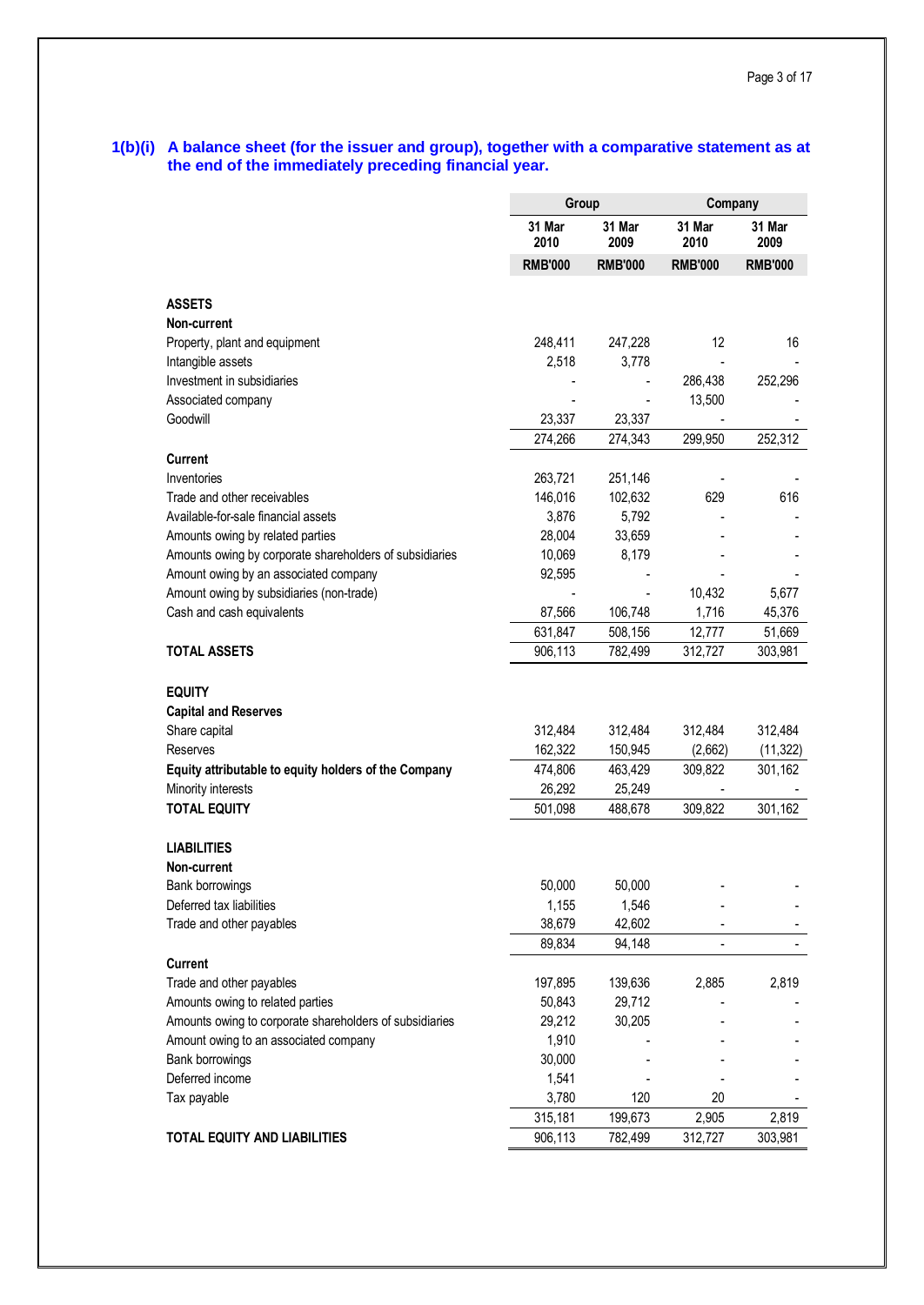## **1(b)(ii) Aggregate amount of group's borrowings and debt securities.**

## **Amount repayable in one year or less, or on demand**

| As at 31 March 2010 |                | As at 31 March 2009 |                |  |  |
|---------------------|----------------|---------------------|----------------|--|--|
| <b>Secured</b>      | Unsecured      | <b>Secured</b>      | Unsecured      |  |  |
| <b>RMB'000</b>      | <b>RMB'000</b> | <b>RMB'000</b>      | <b>RMB'000</b> |  |  |
| 30.000              | 68.349         | -                   | 47.238         |  |  |

## **Amount repayable after one year**

| As at 31 March 2010 |                  | As at 31 March 2009 |                  |  |  |
|---------------------|------------------|---------------------|------------------|--|--|
| <b>Secured</b>      | <b>Unsecured</b> | <b>Secured</b>      | <b>Unsecured</b> |  |  |
| <b>RMB'000</b>      | <b>RMB'000</b>   | <b>RMB'000</b>      | <b>RMB'000</b>   |  |  |
| 50.000              | -                | 50,000              | -                |  |  |

## **Details of any collateral**

The RMB80.0 million (31 March 2009 – RMB50.0 million) bank borrowings are secured by certain leasehold buildings and land use rights from a related company with common director, Fushun Yongmao Engineering Machinery Co., Ltd.

The increase in bank borrowings is for the purpose of increasing the working capital and funding of investments in subsidiaries and associated companies.

## *Note (1):*

The unsecured loans include the following:

- a) RMB21.8 million (31 March 2009 RMB21.8 million), of which RMB18.4 million (31 March 2009 RMB18.4 million) was interest-bearing, was from a corporate shareholder to Beijing Yongmao Jiangong Machinery Manufacturing Co., Ltd ("Beijing Yongmao") for the purpose of increasing the working capital of Beijing Yongmao.
- b) RMB8.7 million (31 March 2009 RMB8.7 million), interest-free, was from a related company of a corporate shareholder to Beijing Yongmao for the purpose of increasing the working capital of Beijing Yongmao.
- c) RMB34.0 million (31 March 2009 RMB Nil), interest-free, was from a related party to Fushun Yongmao Construction Machinery Co., Ltd ("Fushun Yongmao") for the purpose of increasing the working capital of Fushun Yongmao and funding of investments in associated companies.
- d) RMB3.8 million (31 March 2009 RMB 10.0 million), interest-free, was from another related party to Fushun Yongmao for the purpose of increasing the working capital of Fushun Yongmao.
- e) RMB Nil (31 March 2009 RMB 6.7 million), interest-free, was from a related party to Beijing Yongmao for the purpose of increasing the working capital of Beijing Yongmao.

The above balances are recorded in current liabilities.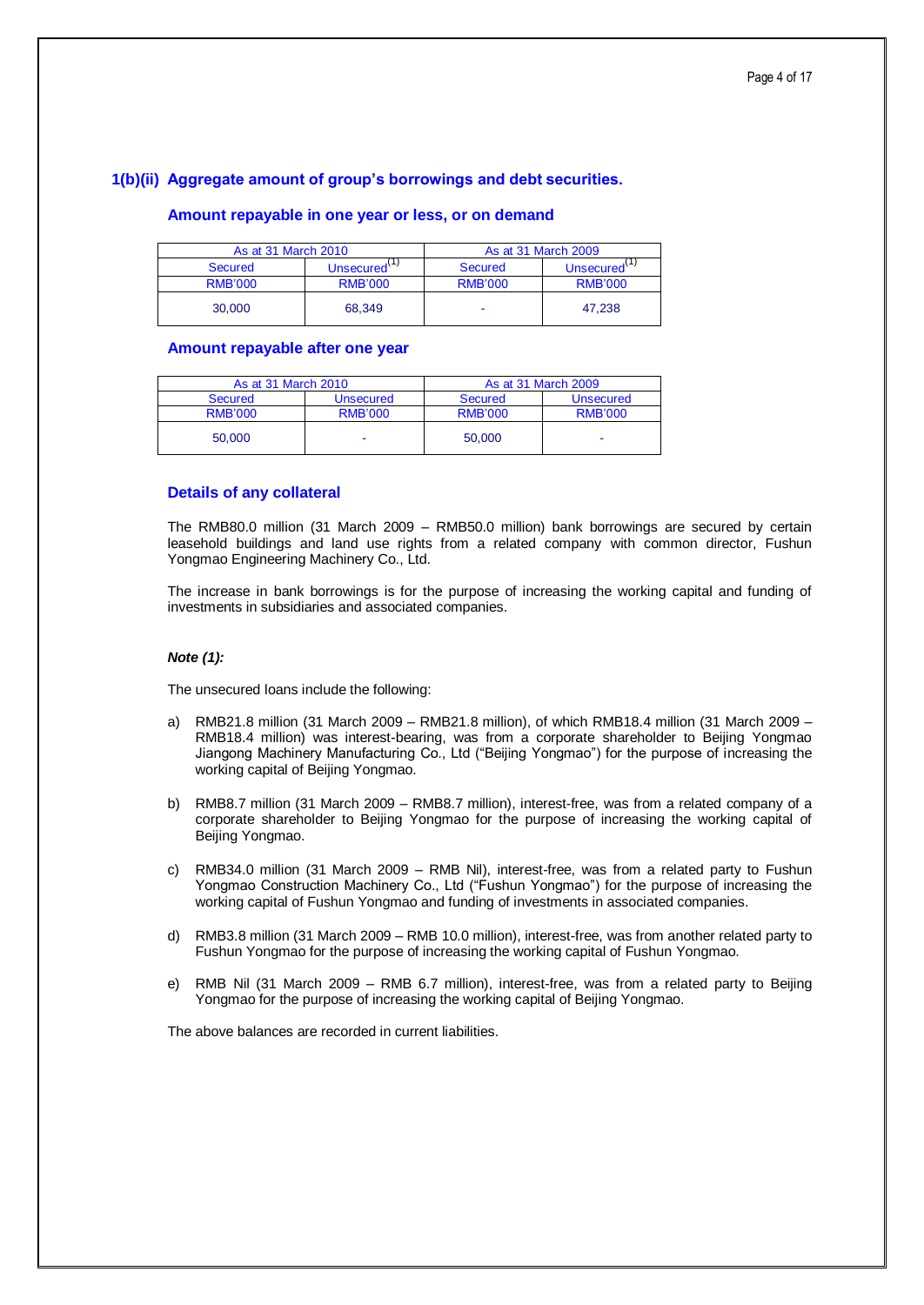## **1(c) A cash flow statement (for the group), together with a comparative statement for the corresponding period of the immediately preceding financial year.**

|                                                           | Group (Fourth Quarter) |                   | Group (Full Year)  |                    |
|-----------------------------------------------------------|------------------------|-------------------|--------------------|--------------------|
|                                                           | <b>RMB'000</b>         | <b>RMB'000</b>    | <b>RMB'000</b>     | <b>RMB'000</b>     |
|                                                           | 3 months<br>ended      | 3 months<br>ended | 12 months<br>ended | 12 months<br>ended |
|                                                           | 31 Mar 2010            | 31 Mar 2009       | 31 Mar 2010        | 31 Mar 2009        |
| Cash flow from operating activities                       | (Q4 FY2010)            | (Q4 FY2009)       | (FY2010)           | (FY2009)           |
| Profit /(loss) before taxation                            | 21,872                 | (20,063)          | 25,684             | 56,678             |
| Adjustments for:                                          |                        |                   |                    |                    |
| Share of results of associated companies                  | (2, 199)               |                   | (2,895)            |                    |
| Unrealised profits from sale of towercranes to            |                        |                   |                    |                    |
| associated companies                                      | 21,966                 |                   | 26,936             |                    |
| Amortisation of intangible assets                         | 315                    | 302               | 1,260              | 1,261              |
| Depreciation of property, plant and equipment             | 2,843                  | 2,892             | 10,786             | 7,631              |
| (Gain)/loss on disposal of property, plant and equipment  | (253)                  | 148               | (105)              | 66                 |
| Property, plant and equipment written off                 | 2,144                  |                   | 2,166              |                    |
| Interest expense                                          | 1,496                  | 1,081             | 5,543              | 3,769              |
| Interest income                                           | (154)                  | (166)             | (606)              | (1,796)            |
| Operating profit/(loss) before working capital changes    | 48,030                 | (15,806)          | 68,769             | 67,609             |
| Decrease/(increase) in inventories                        | 19,064                 | 11,630            | (12, 573)          | (58,076)           |
| (Increase)/decrease in operating receivables              | (84, 271)              | 71,455            | (119, 246)         | 167,708            |
| (Decrease)/increase in operating payables                 | (10, 622)              | (49, 500)         | 62,555             | (191, 778)         |
| Cash (used in)/generated from operations                  | (27, 799)              | 17,779            | (495)              | (14, 537)          |
| Interest paid                                             | (1, 514)               | (731)             | (5,013)            | (3, 419)           |
| Tax paid                                                  | (2,745)                | (546)             | (3, 465)           | (13, 664)          |
| Net cash (used in)/generated from operating activities    | (32,058)               | 16,502            | (8,973)            | (31, 620)          |
| Cash flow from investing activities                       |                        |                   |                    |                    |
| Cash outflow on acquisition of a subsidiary (Note A)      |                        | (46, 726)         | (10,000)           | (46, 726)          |
| Acquisition of property, plant and equipment              | (3,787)                | (2,779)           | (26, 101)          | (53, 696)          |
| Investment in an associated company                       | (13,500)               |                   | (22, 500)          |                    |
| Proceeds from disposal of property, plant and equipment   | 873                    | 88                | 1,371              | 403                |
| Proceeds from sale of available-for-sale financial assets | 178                    | 1,687             | 1,916              | 1,687              |
| Deposits paid for purchase of flats                       |                        | (2,000)           |                    | (2,000)            |
| Interest received                                         | 154                    | 173               | 606                | 1,803              |
| Net cash used in investing activities                     | (16,082)               | (49, 557)         | (54, 708)          | (98, 529)          |
| Cash flow from financing activities                       |                        |                   |                    |                    |
| Bank borrowings obtained                                  |                        |                   | 30,000             | 50,000             |
| Restricted bank balance                                   | (5,000)                |                   | (5,000)            |                    |
| Capital injection by minority interest                    |                        |                   |                    | 6,000              |
| Advances from related parties                             | 3,876                  | 16,660            | 21,176             | 16,660             |
| Repayment from an associated company                      | 13,500                 |                   |                    |                    |
| Dividends paid to a minority shareholder                  |                        |                   | (810)              |                    |
| Dividends paid                                            |                        |                   | (10, 535)          | (27, 375)          |
| Net cash generated from financing activities              | 12,376                 | 16,660            | 34,831             | 45,285             |
| Net decrease in cash and cash equivalents                 | (35, 764)              | (16, 395)         | (28, 850)          | (84, 864)          |
| Cash and cash equivalents at beginning of period/year     | 118,127                | 127,342           | 106,748            | 200,278            |
| Exchange adjustments                                      | 203                    | (4, 199)          | 4,668              | (8,666)            |
| Cash and cash equivalents at end of period/year           | 82,566                 | 106,748           | 82,566             | 106,748            |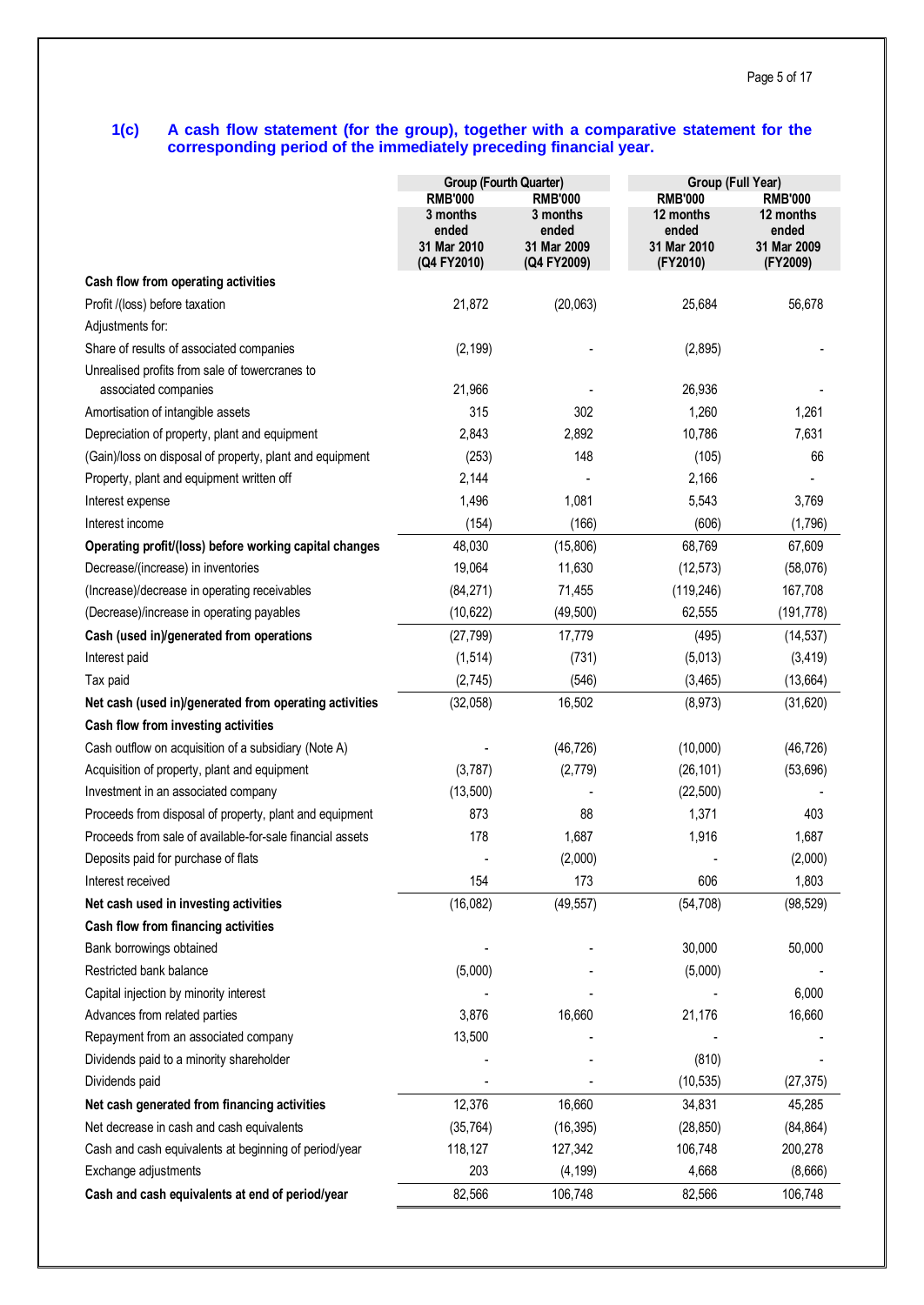|                                       |                          | Group          |
|---------------------------------------|--------------------------|----------------|
|                                       | <b>RMB'000</b>           | <b>RMB'000</b> |
|                                       | 31 Mar 2010              | 31 Mar 2009    |
| Analysis of cash and cash equivalents |                          |                |
| Cash on hand                          | 1,044                    | 3,013          |
| Bank balances                         | 86,522                   | 59,046         |
| Fixed deposits                        | $\overline{\phantom{a}}$ | 44,689         |
|                                       | 87,566                   | 106,748        |
| Restricted bank balances              | (5,000)                  |                |
|                                       | 82,566                   | 106,748        |

## **Note A. Acquisition of a subsidiary**

The Group acquired a subsidiary, Beijing Yongmao Jiangong Machinery Manufacturing Co., Ltd ("Beijing Yongmao") during the previous financial year. The fair value of assets acquired and liabilities assumed were as follows:

|                                                        | Carrying<br>amounts in |                |
|--------------------------------------------------------|------------------------|----------------|
|                                                        | acquiree's             |                |
|                                                        | books                  | At fair value  |
|                                                        | <b>RMB'000</b>         | <b>RMB'000</b> |
| Identifiable assets and liabilities                    |                        |                |
| Property, plant and equipment                          | 17.055                 | 23,577         |
| Inventories                                            | 87,435                 | 87,435         |
| Trade and other receivables                            | 40,103                 | 40,103         |
| Amount owing by related parties                        | 40.340                 | 40,340         |
| Amount owing to corporate shareholder of subsidiary    | 6,394                  | 6,394          |
| Cash and cash equivalents                              | 5,104                  | 5,104          |
| <b>Total assets</b>                                    | 196,431                | 202,953        |
| Trade and other payables                               | (102, 479)             | (102, 479)     |
| Amount owing to related parties                        | (12,621)               | (12,621)       |
| Amount owing to corporate shareholder of subsidiary    | (27,900)               | (27,900)       |
| Deferred tax liabilities                               |                        | (1,630)        |
| <b>Total liabilities</b>                               | (143,000)              | (144, 630)     |
| Identifiable net assets                                | 53,431                 | 58,323         |
| Less: Minority interests                               |                        | (19, 830)      |
| Identifiable net assets acquired                       |                        | 38,493         |
| Goodwill                                               |                        | 23,337         |
| Consideration for acquisition of 66% equity interest   |                        | 61,830         |
| Less: Cash and cash equivalents in subsidiary acquired |                        | (5, 104)       |
| Net cash outflow on acquisition                        |                        | 56,726         |
|                                                        |                        |                |
| Paid in FY2009                                         |                        | 46,726         |
| Paid in FY2010                                         |                        | 10.000         |
| Net cash outflow on acquisition                        |                        | 56,726         |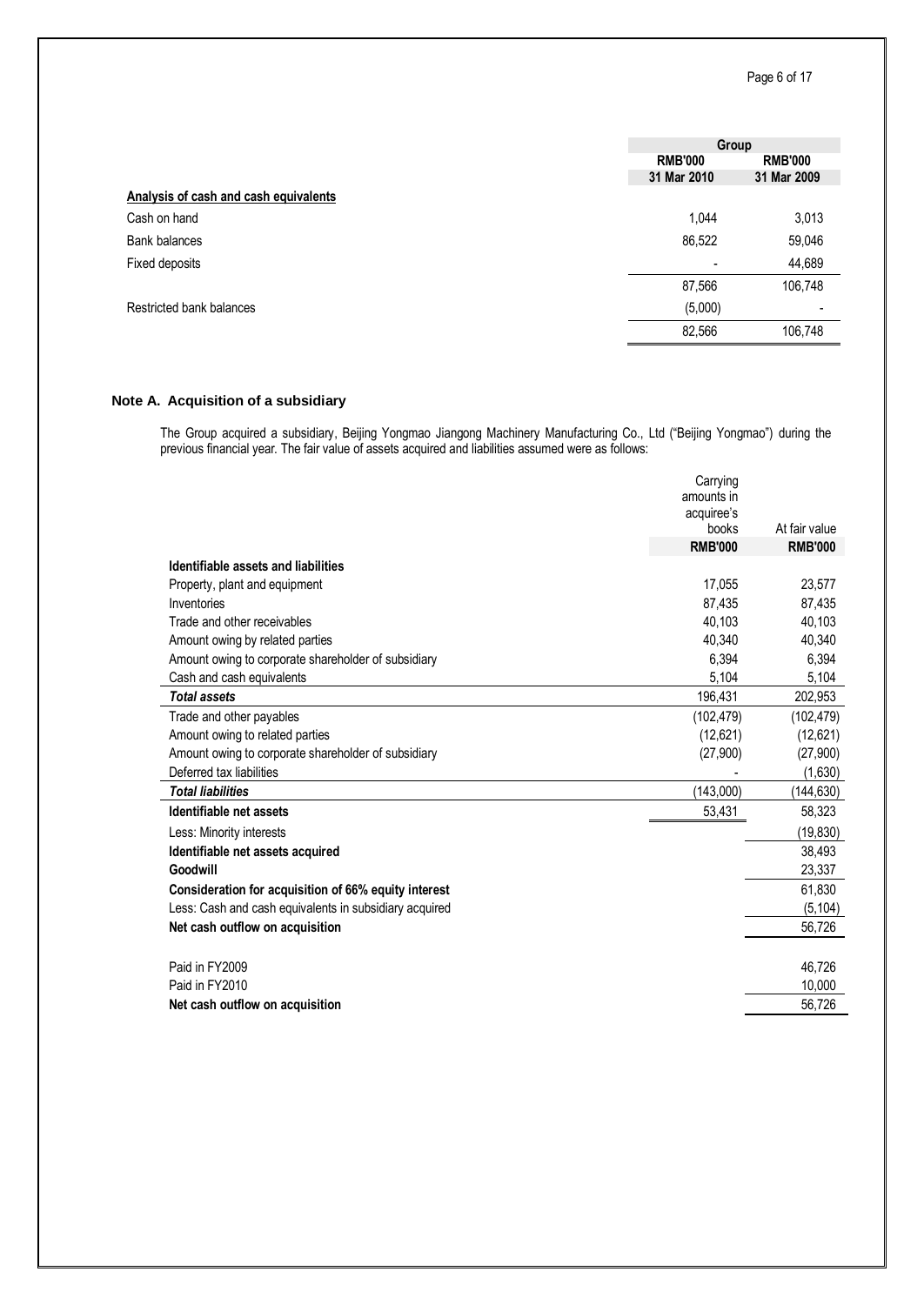**1(d)(i) A statement (for the issuer and group) showing either (i) all changes in equity or (ii) changes in equity other than those arising from capitalisation issues and distributions to shareholders, together with a comparative statement for the corresponding period of the immediately preceding financial year.**

| Group                                        | Share<br>capital         | Merger<br>reserve        | Retained<br>profits | <b>Statutory</b><br>common<br>reserve | Exchange<br>fluctuation<br>reserve | Sub-total      | <b>Minority</b><br>interests | Total          |
|----------------------------------------------|--------------------------|--------------------------|---------------------|---------------------------------------|------------------------------------|----------------|------------------------------|----------------|
|                                              | <b>RMB'000</b>           | <b>RMB'000</b>           | <b>RMB'000</b>      | <b>RMB'000</b>                        | <b>RMB'000</b>                     | <b>RMB'000</b> | <b>RMB'000</b>               | <b>RMB'000</b> |
| <b>Current year:</b>                         |                          |                          |                     |                                       |                                    |                |                              |                |
| <b>Balance as at</b>                         |                          |                          |                     |                                       |                                    |                |                              |                |
| 1 Apr 2009                                   | 312,484                  | (26, 769)                | 157,184             | 26,224                                | (5,694)                            | 463,429        | 25,249                       | 488,678        |
| Total comprehensive income<br>for the period |                          | $\overline{\phantom{a}}$ | 1,544               | $\overline{\phantom{a}}$              | 4,804                              | 6,348          | 1,441                        | 7,789          |
| Transfer from statutory<br>common reserve    | $\overline{\phantom{a}}$ | $\overline{\phantom{a}}$ | (2,026)             | 2,026                                 | $\overline{\phantom{0}}$           |                |                              |                |
| <b>Dividends</b>                             |                          | $\overline{\phantom{a}}$ | (10, 535)           | $\overline{\phantom{a}}$              | $\blacksquare$                     | (10, 535)      | (810)                        | (11, 345)      |
| <b>Balance as at</b><br>31 Dec 2009          | 312,484                  | (26, 769)                | 146,167             | 28,250                                | (890)                              | 459,242        | 25,880                       | 485,122        |
| Total comprehensive income<br>for the period |                          | $\overline{\phantom{a}}$ | 15,553              |                                       | 11                                 | 15,564         | 412                          | 15,976         |
| Transfer from statutory<br>common reserve    | $\overline{\phantom{a}}$ | $\overline{a}$           | (251)               | 251                                   | $\overline{\phantom{a}}$           |                |                              |                |
| <b>Balance as at</b><br>31 Mar 2010          | 312,484                  | (26, 769)                | 161,469             | 28,501                                | (879)                              | 474,806        | 26,292                       | 501,098        |

| Group                                               | <b>Share</b><br>capital  | Merger<br>reserve        | Retained<br>profits      | <b>Statutory</b><br>common<br>reserve | Exchange<br>fluctuation<br>reserve | Sub-total                | <b>Minority</b><br>interests | Total          |
|-----------------------------------------------------|--------------------------|--------------------------|--------------------------|---------------------------------------|------------------------------------|--------------------------|------------------------------|----------------|
|                                                     | <b>RMB'000</b>           | <b>RMB'000</b>           | <b>RMB'000</b>           | <b>RMB'000</b>                        | <b>RMB'000</b>                     | <b>RMB'000</b>           | <b>RMB'000</b>               | <b>RMB'000</b> |
| Previous year:                                      |                          |                          |                          |                                       |                                    |                          |                              |                |
| <b>Balance as at</b>                                |                          |                          |                          |                                       |                                    |                          |                              |                |
| 1 Apr 2008                                          | 312,484                  | (26, 769)                | 139,295                  | 18,880                                | 1,307                              | 445,197                  |                              | 445,197        |
| Total comprehensive<br>income/(loss) for the period |                          |                          | 67,019                   | $\overline{a}$                        | (4,642)                            | 62,377                   | (95)                         | 62,282         |
| Transfer to statutory common<br>reserve             | $\overline{\phantom{a}}$ |                          | (7,094)                  | 7,094                                 |                                    |                          |                              |                |
| Incorporation of a subsidiary                       |                          |                          |                          | $\overline{\phantom{a}}$              | $\overline{a}$                     |                          | 6,000                        | 6,000          |
| <b>Dividends</b>                                    | $\overline{\phantom{a}}$ | $\overline{\phantom{a}}$ | (22, 299)                | $\overline{a}$                        | $\overline{\phantom{a}}$           | (22, 299)                |                              | (22, 299)      |
| <b>Balance as at</b><br>31 Dec 2008                 | 312,484                  | (26, 769)                | 176,921                  | 25,974                                | (3, 335)                           | 485,275                  | 5,905                        | 491,180        |
| Total comprehensive loss for<br>the period          |                          |                          | (19, 487)                | -                                     | (2, 359)                           | (21, 846)                | (486)                        | (22, 332)      |
| Transfer to statutory common<br>reserve             |                          |                          | (250)                    | 250                                   |                                    |                          |                              |                |
| Acquisition of a subsidiary                         | $\overline{\phantom{0}}$ |                          | $\overline{\phantom{a}}$ | $\overline{a}$                        |                                    | $\overline{\phantom{a}}$ | 19,830                       | 19,830         |
| <b>Balance as at</b><br>31 Mar 2009                 | 312,484                  | (26, 769)                | 157,184                  | 26,224                                | (5,694)                            | 463,429                  | 25,249                       | 488,678        |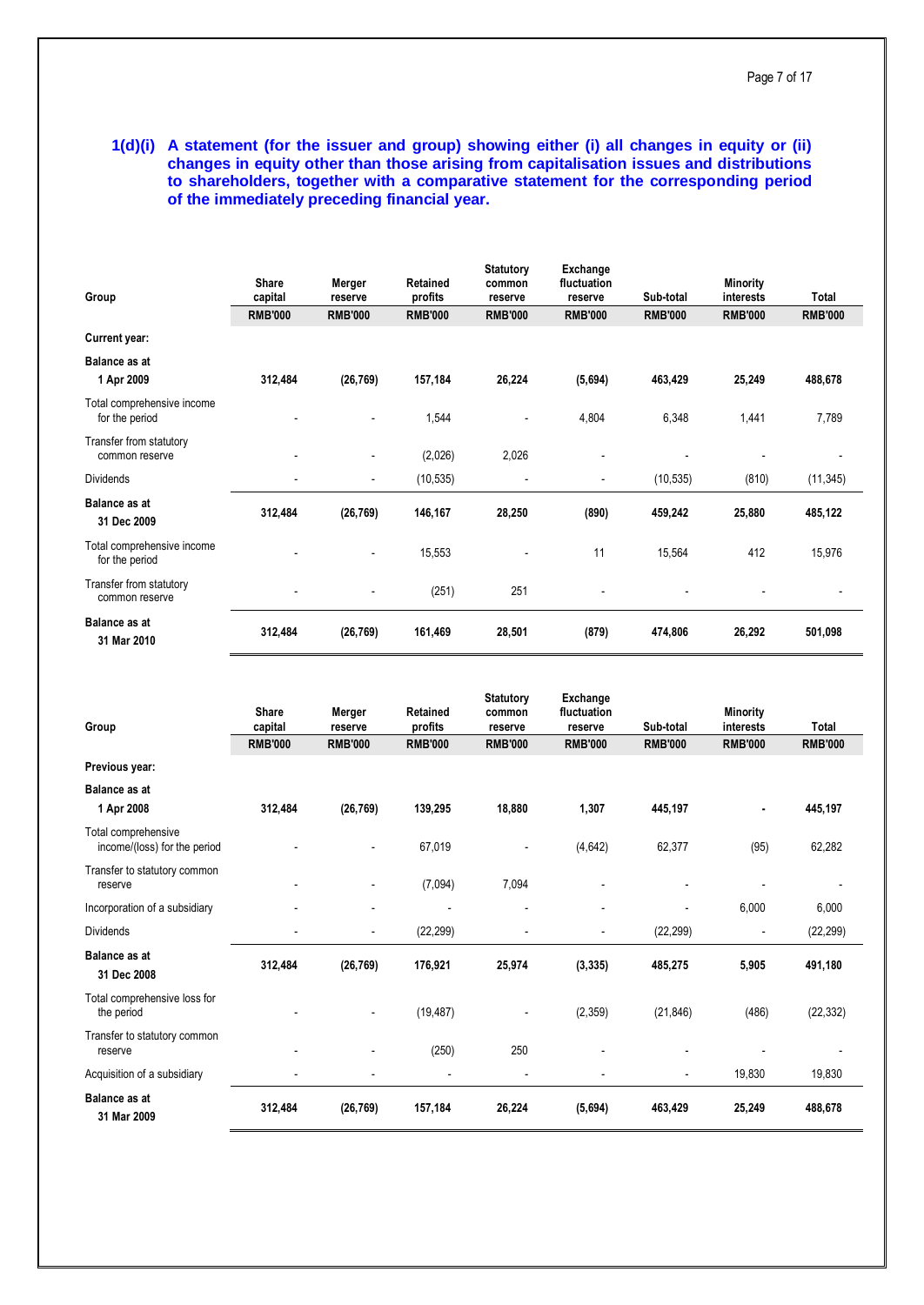| Company                                          | <b>Share</b><br>capital<br><b>RMB'000</b> | (Accumulated<br>losses)/<br>Retained<br>profits<br><b>RMB'000</b> | Exchange<br>fluctuation<br>reserve<br><b>RMB'000</b> | Total<br><b>RMB'000</b> |
|--------------------------------------------------|-------------------------------------------|-------------------------------------------------------------------|------------------------------------------------------|-------------------------|
| <b>Current year</b>                              |                                           |                                                                   |                                                      |                         |
| Balance as at 1 Apr 2009                         | 312,484                                   | (5,092)                                                           | (6, 230)                                             | 301,162                 |
| Total comprehensive income for the period        | $\overline{\phantom{a}}$                  | 16,081                                                            | 5,053                                                | 21,134                  |
| <b>Dividends</b>                                 | $\overline{\phantom{a}}$                  | (10.535)                                                          | $\overline{\phantom{a}}$                             | (10, 535)               |
| Balance as at 31 Dec 2009                        | 312,484                                   | 454                                                               | (1, 177)                                             | 311,761                 |
| Total comprehensive (loss)/income for the period | $\overline{\phantom{0}}$                  | (1, 964)                                                          | 25                                                   | (1,939)                 |
| Balance as at 31 Mar 2010                        | 312,484                                   | (1, 510)                                                          | (1, 152)                                             | 309,822                 |

| Company                                 | <b>Share</b><br>capital  | Retained<br>profits/<br>(Accumulated<br>losses) | Exchange<br>fluctuation<br>reserve | Total          |
|-----------------------------------------|--------------------------|-------------------------------------------------|------------------------------------|----------------|
|                                         | <b>RMB'000</b>           | <b>RMB'000</b>                                  | <b>RMB'000</b>                     | <b>RMB'000</b> |
| Previous year                           |                          |                                                 |                                    |                |
| Balance as at 1 Apr 2008                | 312,484                  | 24,319                                          | 1,311                              | 338,114        |
| Total comprehensive loss for the period | $\overline{\phantom{a}}$ | (3,598)                                         | (4,230)                            | (7, 828)       |
| <b>Dividends</b>                        | $\overline{\phantom{a}}$ | (22, 299)                                       |                                    | (22, 299)      |
| Balance as at 31 Dec 2008               | 312,484                  | (1, 578)                                        | (2,919)                            | 307,987        |
| Total comprehensive loss for the period | $\overline{\phantom{a}}$ | (3, 514)                                        | (3,311)                            | (6, 825)       |
| Balance as at 31 Mar 2009               | 312.484                  | (5,092)                                         | (6, 230)                           | 301,162        |

### **1(d)(ii) Details of any changes in the company's share capital arising from rights issue, bonus issue, share buy-backs, exercise of share options or warrants, conversion of other issues of equity securities, issue of shares for cash or as consideration for acquisition or for any other purpose since the end of the previous period reported on. State also the number of shares that may be issued on conversion of all the outstanding convertibles, as well as the number of shares held as treasury shares, if any, against the total number of issued shares excluding treasury shares of the issuer, as at the end of the current financial period reported on and as at the end of the corresponding period of the immediately preceding financial year.**

There were no changes in the Company's share capital arising from rights issue, bonus issue, share buy-backs, exercise of share options or warrants, conversion of other issues of equity securities, issue of shares for cash or as consideration for acquisition or for any other purpose since 31 March 2009. As at 31 March 2010, the total number of shares issued by the Company is 443,750,000.

#### **1(d)(iii) To show the total number of issued shares excluding treasury shares as at the end of the end of the current financial period and as at the end of the immediately preceding year.**

|                                                              | 31 March 2010 | 31 March 2009 |
|--------------------------------------------------------------|---------------|---------------|
| Total number of issued shares (excluding<br>treasury shares) | 443.750.000   | 443.750.000   |

**1(d)(iv) A statement showing all sales, transfers, disposal, cancellation and/or use of treasury shares as at the end of the current financial period reported on.**

Not applicable.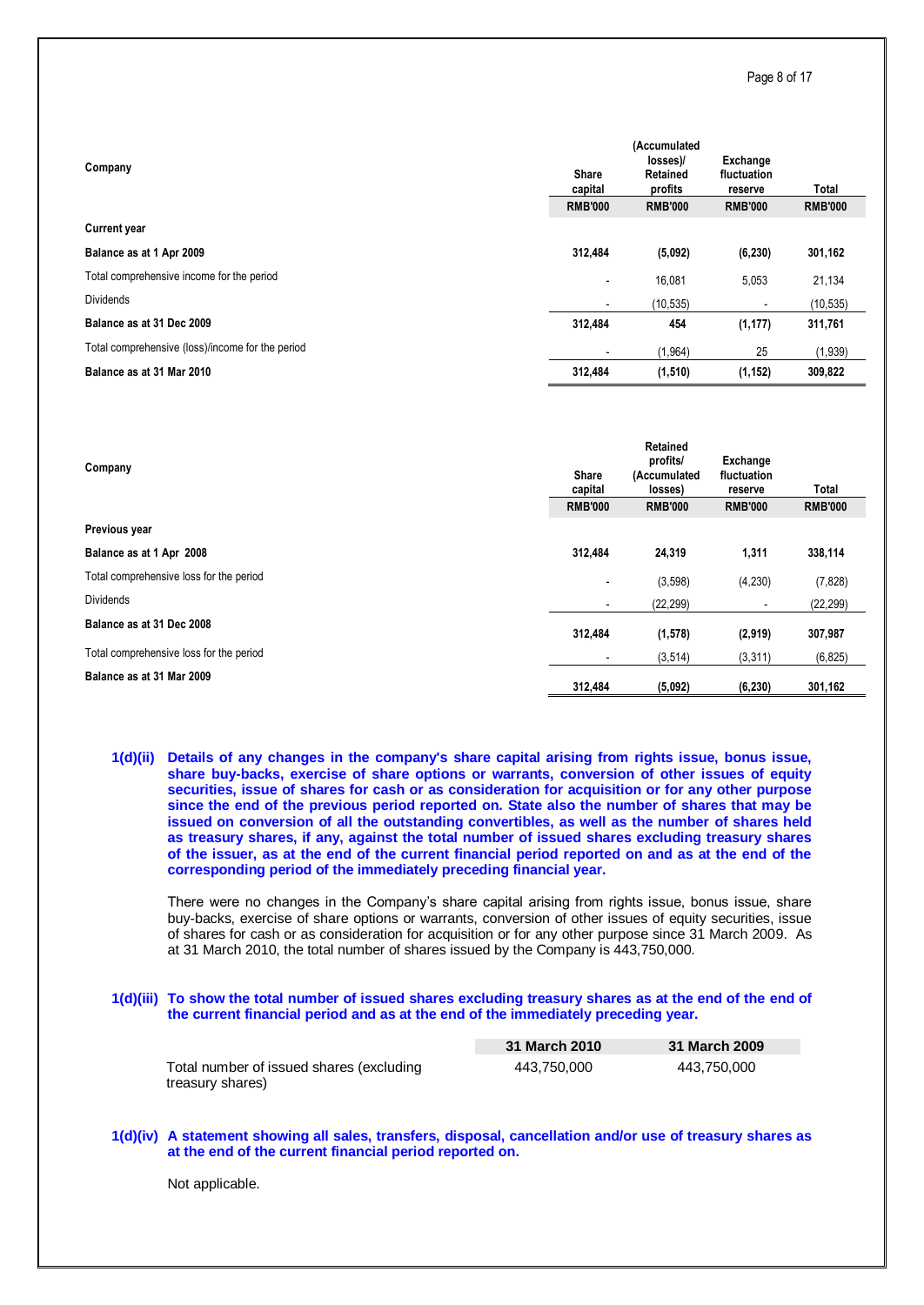## **2. Whether the figures have been audited or reviewed and in accordance with which auditing standard or practice.**

The figures have not been audited or reviewed by the auditors.

#### **3. Where the figures have been audited or reviewed, the auditors' report (including any qualifications or emphasis of a matter).**

Not applicable.

**4. Whether the same accounting policies and methods of computation as in the issuer's most recently audited annual financial statements have been applied.**

The Group has adopted the same accounting policies and method of computation as the audited financial statements for the financial year ended 31 March 2009. The presentation of financial statements is in accordance with FRS 1 which is effective from 1 April 2009.

## **5. If there are any changes in the accounting policies and methods of computation, including any required by an accounting standard, what has changed, as well as** the **reasons for, and the effect of, the change.**

The presentation of financial statements in accordance with FRS 1 which is effective from 1 April 2009 requires all changes in equity arising from transactions with owners in their capacity as owners to be presented separately from components of comprehensive income. Components of comprehensive income are presented in the primary statement of comprehensive income, comprising profit or loss for the year and other comprehensive income.

The "balance sheets" and cash flow statement" have been re-titled to "statements of financial position" and "statement of cash flows" respectively.

Comparatives for FY2009 have been restated to conform with the requirements of the revised standard.

### **6. Earnings per ordinary share of the group for the current financial period reported on and the corresponding period of the immediately preceding financial year, after deducting any provision for preference dividends.**

|                                                                                                          | Group (Fourth Quarter)                          |                                                 |                                               | Group (Full Year)<br><b>RMB'000</b>           |  |  |
|----------------------------------------------------------------------------------------------------------|-------------------------------------------------|-------------------------------------------------|-----------------------------------------------|-----------------------------------------------|--|--|
|                                                                                                          | <b>RMB'000</b>                                  |                                                 |                                               |                                               |  |  |
|                                                                                                          | 3 months<br>ended<br>31 Mar 2010<br>(Q4 FY2010) | 3 months<br>ended<br>31 Mar 2009<br>(Q4 FY2009) | 12 months<br>ended<br>31 Mar 2010<br>(FY2010) | 12 months<br>ended<br>31 Mar 2009<br>(FY2009) |  |  |
| Earnings/(loss) of the Group, after deducting<br>any provision for preference dividends (in<br>RMB'000): | 15.553                                          | (19, 487)                                       | 17.097                                        | 47,532                                        |  |  |
| Weighted average no. of shares used in<br>computation of basic earning per shares                        | 443.750.000                                     | 443.750.000                                     | 443.750.000                                   | 443.750.000                                   |  |  |
| Earnings/(loss) per share (in cents RMB)                                                                 |                                                 |                                                 |                                               |                                               |  |  |
| (a) Based on weighted average number of<br>ordinary shares on issue                                      | 3.50                                            | (4.39)                                          | 3.85                                          | 10.71                                         |  |  |
| (b) On a fully diluted basis                                                                             | 3.50                                            | (4.39)                                          | 3.85                                          | 10.71                                         |  |  |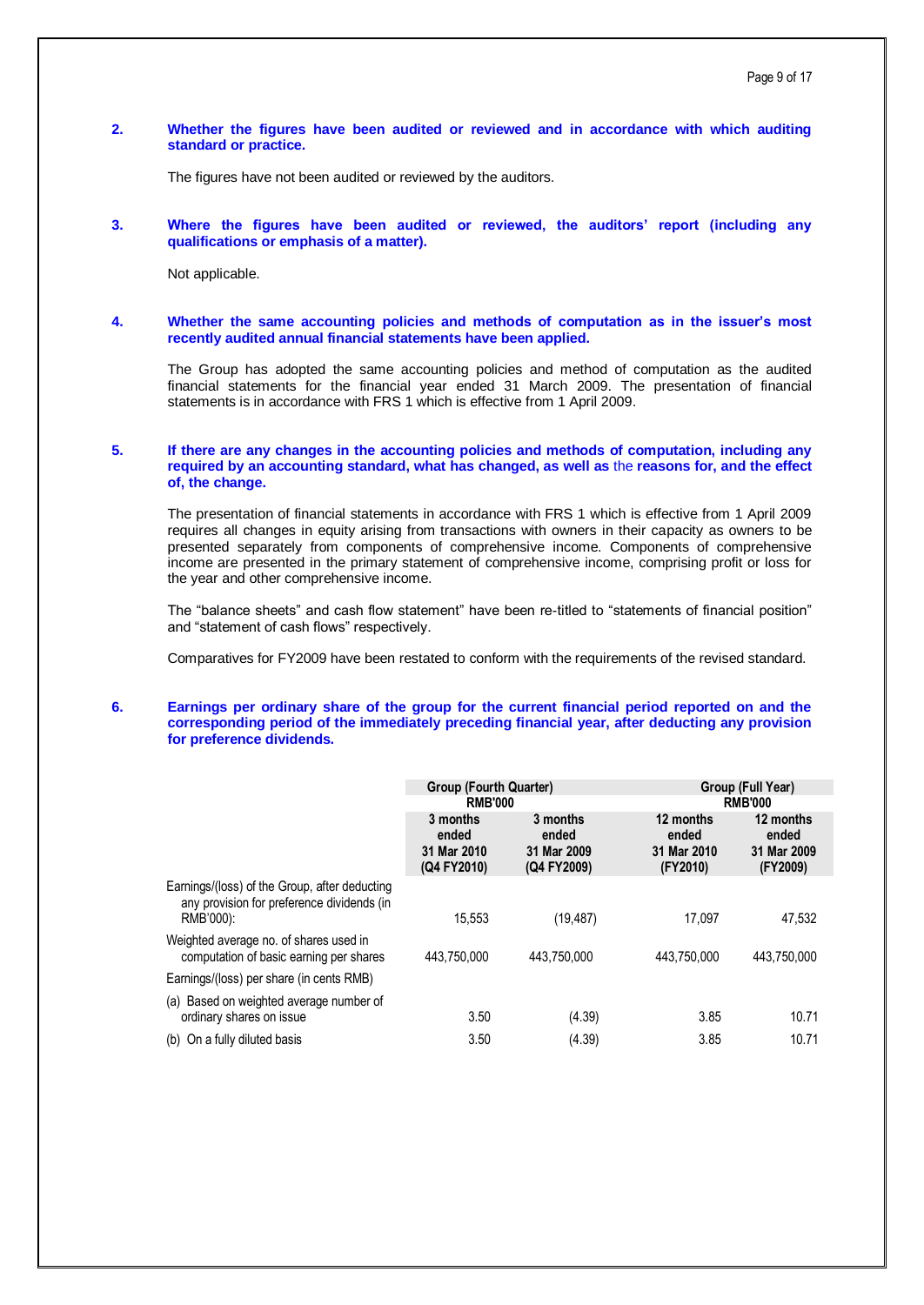#### **7. Net asset value (for the issuer and group) per ordinary share based on the total number of issued shares excluding treasury shares of the issuer at the end of the: (a) current financial period reported on; and**

**(b) immediately preceding financial year.**

|                                    |                | Group          |                | Company        |
|------------------------------------|----------------|----------------|----------------|----------------|
|                                    | 31 Mar<br>2010 | 31 Mar<br>2009 | 31 Mar<br>2010 | 31 Mar<br>2009 |
| Net asset value per ordinary share |                |                |                |                |
| (RMB cents)                        | 107.00         | 104.43         | 69.82          | 67.87          |

Net asset value per share for the Group and Company for 31 March 2010 and 31 March 2009 has been computed based on shareholders' equity as at the respective dates and the number of shares of 443,750,000 ordinary shares.

- **8. A review of the performance of the group, to the extent necessary for a reasonable understanding of the group's business. It must include a discussion of the following:**
	- **(a) any significant factors that affected the turnover, costs, and earnings of the group for the current financial period reported on, including (where applicable) seasonal or cyclical factors; and**
	- **(b) any material factors that affected the cash flow, working capital, assets or liabilities of the group during the current financial period reported on.**

#### **REVIEW OF INCOME STATEMENT OF THE GROUP**

#### **Fourth Quarter FY2010 ("Q4 FY2010") vs Fourth Quarter FY2009 ("Q4 FY2009")**

#### **Revenue**

Group revenue increased 127.2% to RMB157.9 million in Q4 FY2010 as compared to RMB69.5 million in Q4 FY2009 mainly due to an improvement in the PRC sales by 156.9% as compared to Q4 FY2009 as the Group focused its marketing effort in the domestic PRC market. Overall, domestic PRC sales formed 88.2% of revenue in Q4 FY2010, up from 78.0% in Q4 FY2009.

#### **Gross profit and gross profit margin**

Gross profit increased to RMB51.6 million in Q4 FY2010 from RMB5.9 million in Q4 FY2009. The increase was due to both higher revenue and higher gross profit margin.

Average gross profit margin increased to 32.7% in Q4 FY2010 from 8.5% in Q4 FY2009. The increase was caused by the lower average cost of our steel material and lower per unit cost of towercranes as a result of higher production volume in Q4 FY2010 as compared to Q4 FY2009.

#### **Other operating income**

Other operating income increased by RMB0.9 million in Q4 FY2010 mainly due to government grant received, sale of scrap materials and technical services fee billed to an associated company.

#### **Operating expenses**

Total operating expenses increased to RMB32.9 million in Q4 FY2010 mainly due to higher administrative expenses, distribution costs and other operating expenses.

Administrative expenses increased to RMB17.4 million in Q4 FY2010 mainly due to higher employee benefits costs, entertainment expenses and consumables incurred.

Distribution costs increased to RMB11.7 million in Q4 FY2010 as freight and transportation cost increased in line with the higher sales.

The increase in other operating expenses was due to property plant and equipment of RMB2.1 million written off.

Finance cost increased to RMB1.5 million in Q4 FY2010 due to higher bank borrowings.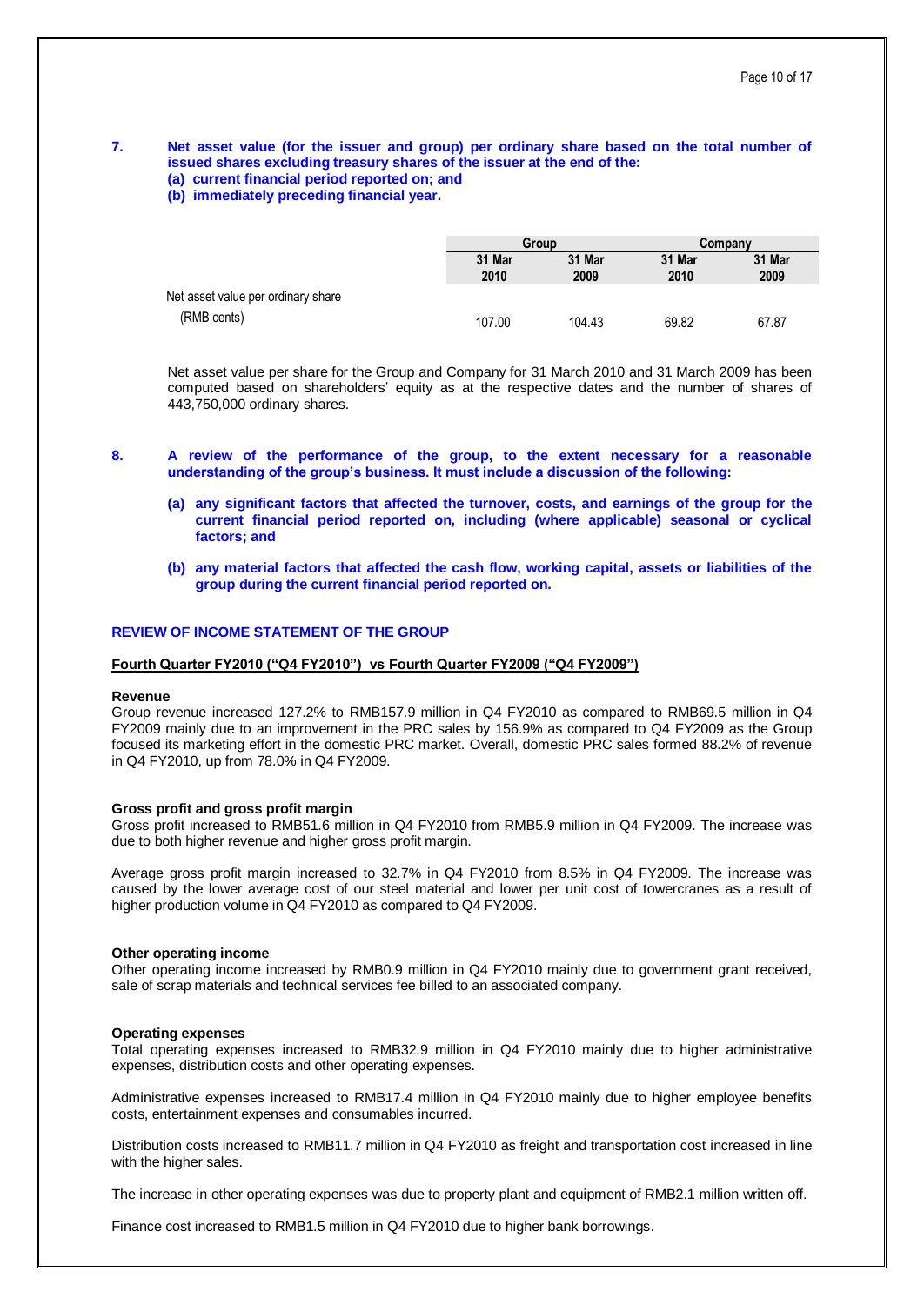#### **Share of results of associated companies**

Share of profits of associated companies amounted to RMB2.2 million in Q4 FY2010. The newly set up associated companies, Beijing Tat Hong Zhao Mao Equipment Rental Co., Ltd ("BJTH") and Si Chuan Tat Hong Yuan Zheng Machinery Construction Co., Ltd ("SCTH") commenced operations in May 2009 and March 2010 respectively.

#### **Taxation**

Income tax expense increased to RMB5.9 million in line with the higher profit for the period.

#### **Profit before tax and Net profit attributable to shareholders**

Profit before tax increased from a loss of RMB20.1 million in Q4 FY2009 to a profit of RMB21.9 million in Q4 FY2010 and net profit attributable to shareholders increased from a loss of RMB19.5 million in Q4 FY2009 to a profit of RMB15.6 million in Q4 FY2010. This was mainly due to higher gross profit partly offset by higher operating expenses.

#### **FY2010 vs FY2009**

#### **Revenue**

Group revenue decreased 22.4% to RMB461.2 million in FY2010 as compared to RMB594.5 million in FY2009 mainly due to lower export sales as a result of weak demand for our products in our overseas markets. Export sales to USA, Europe, Middle East, Asia (outside the PRC) and others declined by 74.3% as compared to FY2009.

Nevertheless, the decline in export revenue was partly mitigated by an improvement in sales in the PRC by 59.7% as compared to FY2009 as the Group focused its marketing effort in the domestic PRC market. Overall, domestic PRC sales formed 79.7% of revenue in FY2010, up from 38.7% in FY2009.

#### **Gross profit and gross profit margin**

Gross profit reduced to RMB130.0 million in FY2010 from RMB180.9 million in FY2009. The decline was due to lower revenue.

Average gross profit margin decreased to 28.2% in FY2010 from 30.4% in FY2009. The decline was mainly attributed to higher proportion of sales in the PRC of the lower margin ST series towercranes. Average selling price of towercranes was also lower due to price competition in our key markets.

#### **Other operating income**

Other operating income increased by RMB6.0 million in FY2010 mainly due to government grants of RMB5.4 million received for the successful listing of the Group in prior years, subsidy of bank loan interest and technical development of towercranes.

#### **Operating expenses**

Total operating expenses decreased to RMB115.6 million in FY2010 mainly due to lower distribution costs and other operating expenses.

Distribution costs decreased to RMB47.5 million in FY2010 as freight and transportation cost and sales commission reduced due to lower export sales. This decline was partly offset by higher factory rental.

Other operating expenses decreased by RMB3.9 million in FY2010 mainly due to reduction of foreign exchange loss as export sales declined in FY2010. In addition, there was also a RMB2.5 million donation made in FY2009 in aid of the relief effort and the rebuilding programme for those affected by the Szechuan earthquake.

Administrative expenses increased to RMB59.4 million in FY2010 mainly due to the inclusion of administrative expenses of the new subsidiaries, Beijing Yongmao and Wuxi Yongmao, and payment of a land use rights tax of RMB3.0 million which was assessed in FY2010 for the period from January 2008 to December 2009 in relation to the new factory currently undergoing construction.

Finance cost increased to RMB5.5 million in FY2010 due to higher bank borrowings and loan from a corporate shareholder of a subsidiary.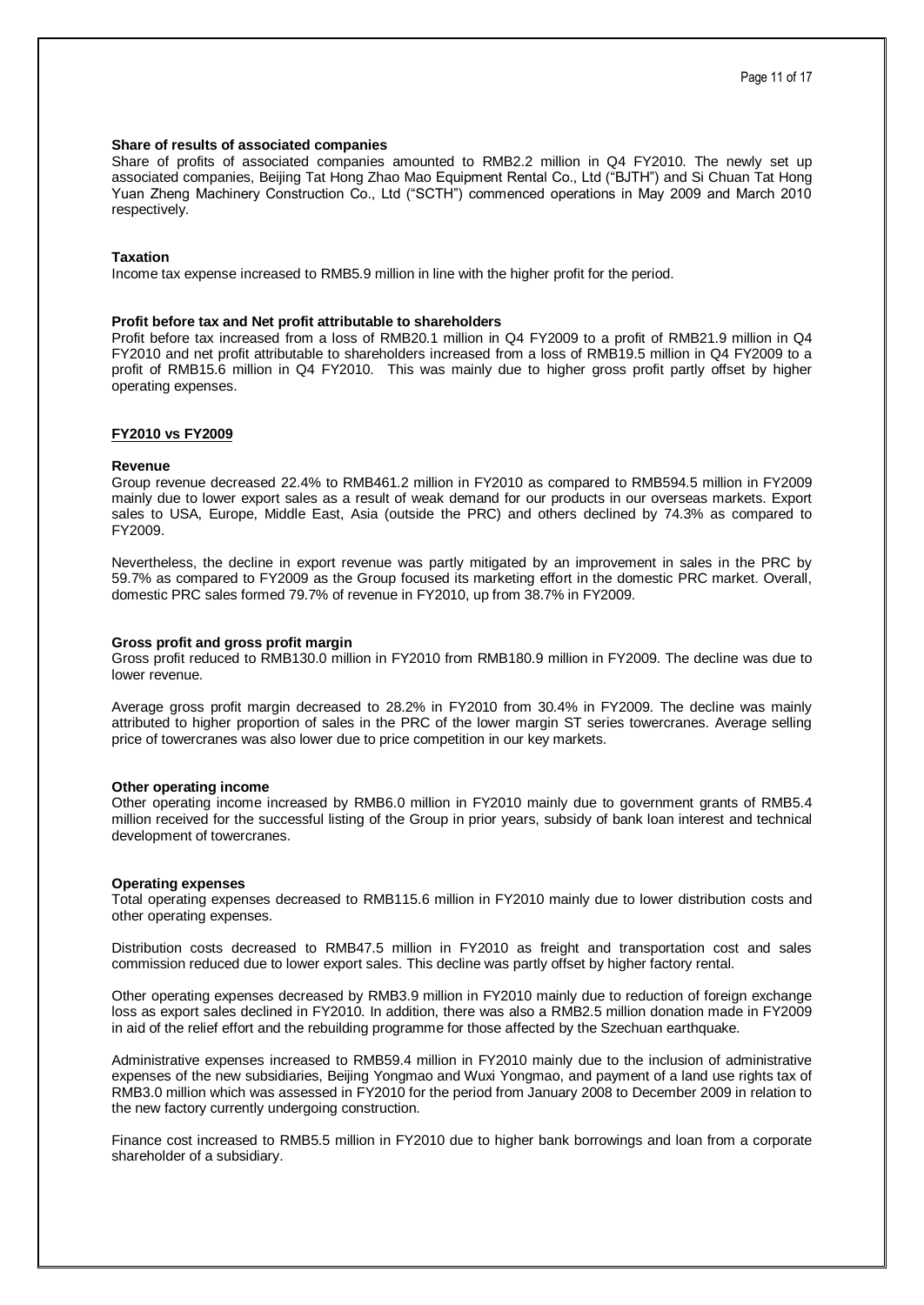#### **Share of results of associated companies**

Share of profits of associated companies amounted to RMB2.9 million in FY2010. The newly set up associated companies, BJTH and SCTH commenced operations in May 2009 and March 2010 respectively.

#### **Taxation**

Income tax expense reduced by RMB3.0 million to RMB6.7 million in FY2010 in line with the lower profit for the year.

#### **Profit before tax and Net profit attributable to shareholders**

Profit before tax decreased by RMB31.0 million to RMB25.7 million in FY2010 and net profit attributable to shareholders decreased by RMB30.4 million to RMB17.1 million in FY2010. This was mainly due to lower revenue and gross profit margin.

#### **REVIEW OF FINANCIAL POSITION OF THE GROUP**

#### **Non-current Assets**

Non-current assets remained at RMB274.3 million as additions of property, plant and equipment was offset by depreciation and amortisation expenses charged for the year.

#### **Current Assets**

Current assets increased by RMB123.7 million to RMB631.8 million as at 31 March 2010.

Inventories increased by RMB12.6 million in anticipation of the higher domestic demand.

Trade and other receivables increased by RMB43.4 million mainly due to higher credit sales within the PRC, higher advances paid to suppliers of raw materials and deposits paid in relation to the purchase of property, plant and equipment for the new factory currently undergoing construction.

Amount due from an associated company increased mainly due to higher sales to the associated company during this quarter.

#### **Non-current Liabilities**

Non-current bank borrowing refer to a 3-year term bank loan of RMB50.0 million taken in FY2009 for working capital and for financing the investments in subsidiaries and associated companies.

Deferred tax liabilities arose from the acquisition of Beijing Yongmao. Non-current trade and other payables relate to a defined benefit plan obligation sponsored by Beijing Yongmao.

#### **Current Liabilities**

Current liabilities increased by RMB115.5 million to RMB315.2 million as at 31 March 2010 mainly due to the increase in trade and other payables due to higher inventory purchases made. In addition, current liabilities increased due to a 1-year term bank loan of RMB30.0 million taken during the period for working capital and for financing the investments in subsidiaries and associated companies.

Amounts owing to related parties increased to RMB50.8 million as at 31 March 2010 mainly due to advances of RMB34.0 million made by a related party for the purpose of increasing the working capital of Fushun Yongmao and for the purpose of funding the investments in associated companies. This was partly offset by the final purchase consideration of RMB10.0 million paid for the acquisition of Beijing Yongmao and repayment of advances to related parties.

Deferred income of RMB1.5 million relates to unrealised profit from sales of towercranes to associated companies after nett off against Investment in Associated company in accordance with accounting standards. Any credit balances are classified as deferred income under current liabilities.

#### **Shareholders' Equity**

As at 31 March 2010, shareholders' equity amounted to RMB474.8 million. The increase in shareholders' equity was mainly due net profit of RMB19.0 million for FY2010 offset against dividends paid of RMB10.5 million.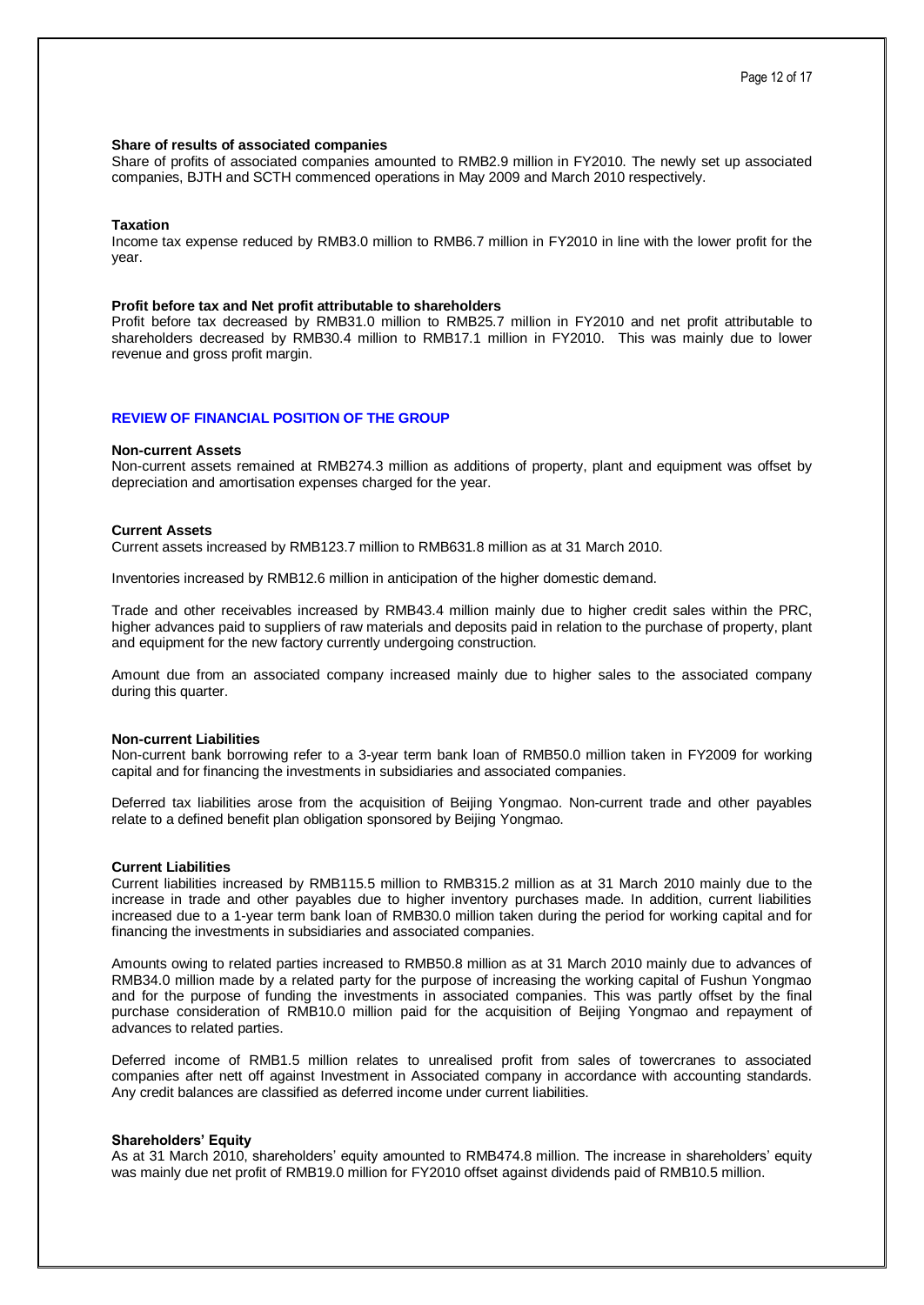## **REVIEW OF CASHFLOW STATEMENT**

#### **Fourth Quarter FY2010 ("Q4 FY2010") vs Fourth Quarter FY2009 ("Q4 FY2009")**

The Group reported a net decrease in cash and cash equivalents amounting to RMB35.8 million in Q4 FY2010 mainly due to net cash used in operating activities in Q4 FY2010 of RMB32.1 million from higher credit sales during the period and repayment to trade creditors.

#### **FY2010 vs FY2009**

The Group reported a net decrease in cash and cash equivalents amounting to RMB28.9 million in FY2010 mainly due to:

- a) Net cash used in operating activities in FY2010 of RMB9.0 million from increase in operating receivables and inventory resulting from higher credit sales and more inventory purchases. This is partly offset by operating profit for the year and higher operating payables trom reduced payments to trade creditors.
- b) Net cash used in investing activities from deposits and progress payments paid in relation to the purchase of property, plant and equipment for the new factory currently undergoing construction, payment of final purchase consideration of RMB10.0 million for the acquisition of Beijing Yongmao and investment in an associated company; and
- c) Net cash generated from financing activities in FY2010 from bank borrowing received and advances received from related parties, partly offset by dividends paid.
- **9. Where a forecast, or a prospect statement, has been previously disclosed to shareholders, any variance between it and the actual results.**

NA

#### **10. A commentary at the date of the announcement of the significant trends and competitive conditions of the industry in which the group operates and any known factors or events that may affect the group in the next reporting period and the next 12 months.**

The continuing growth in the PRC economy has brought about a more favourable outlook for the Group. With the PRC economy expected to continue to grow in 2010/2011, sales in the PRC is expected to continue to form a significant portion of the Group's turnover. However, measures to cool the PRC domestic property market may affect demand for towercranes.

On the export front, the Group expects business environment in our principal export markets to continue to be challenging going forward especially with sovereign debt crisis in Europe which is clouding the outlook for the export market in Europe and this is likely to continue to affect our export sales to Europe for the coming financial year.

Our Group's marketing effort within PRC is showing results as our product continue to gain market acceptance and market share. To tap into this opportunity, the Group is channeling its efforts and resources to the PRC domestic market to participate in the various infrastructure projects including the development of road and railway transportation networks, nuclear power plants, shipyards and residential projects.

The Group's entry into the towercrane rental business in the PRC is contributing to the bottom line and is expected to feature more prominently in the coming financial year.

The Group will continue to monitor the economic situation, and evaluate and refine its strategy in its various markets accordingly.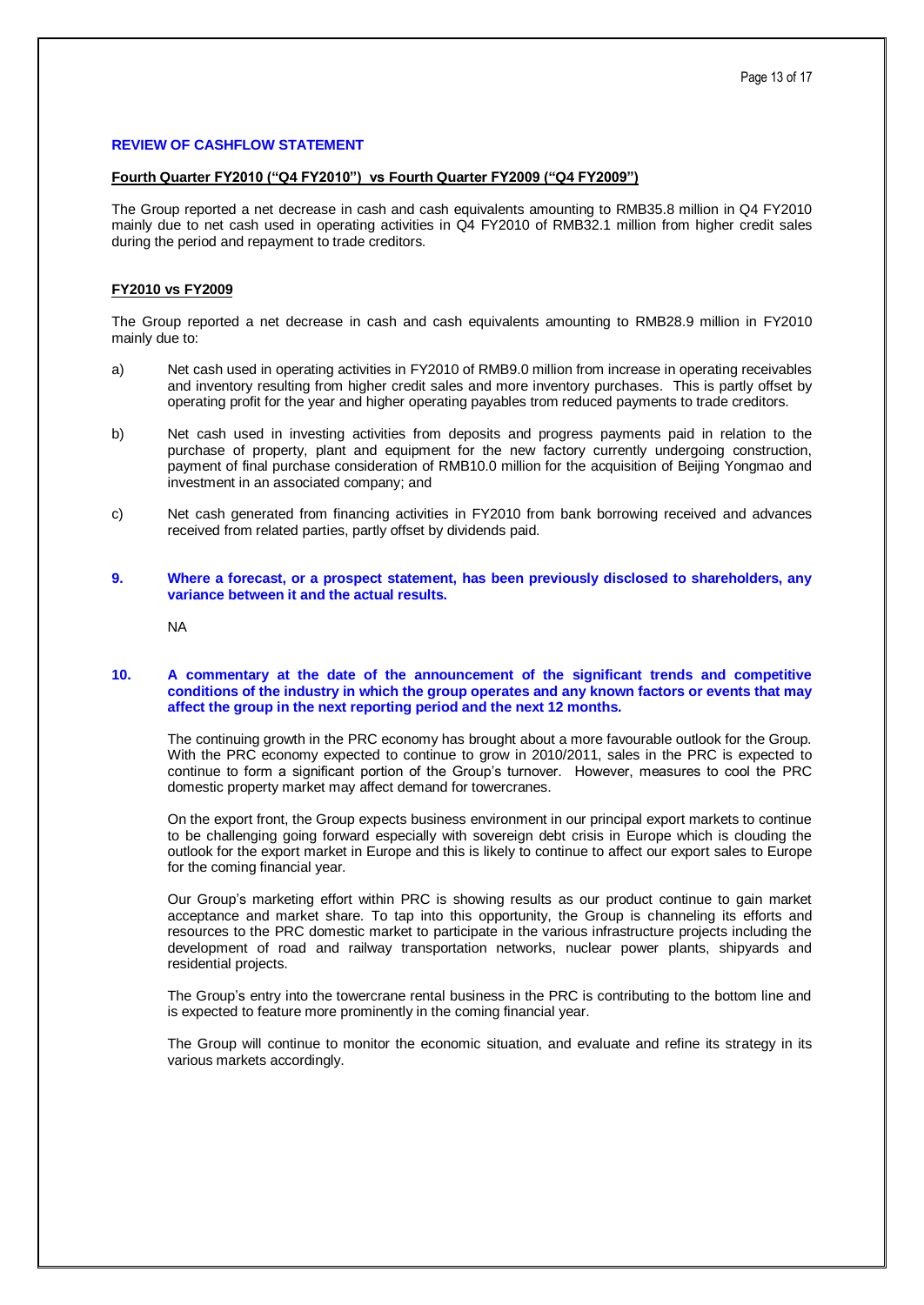## **11. Dividend**

## **(a) Current Financial Period Reported On**

Any dividend declared for the current financial period reported on?

Yes.

| <b>Name of Dividend</b>               | <b>Final</b>                     |
|---------------------------------------|----------------------------------|
| Dividend Type                         | Cash                             |
| Amount per Share (in Singapore cents) | 0.25 cents per ordinary<br>share |
| Tax Rate                              | Not applicable                   |

For the year ended 31 March 2010, the directors have recommended a first and final one-tier dividend of 0.25 Singapore cent per share for approval at the Annual General Meeting to be held on 26 July 2010. Based on current number of shares of 443,750,000 ordinary shares, total dividend payable amounted to S\$1,109,375.

## **(b) Corresponding Period of the Immediately Preceding Financial Year**

Any dividend declared for the corresponding period of the immediately preceding financial year?

Yes

| <b>Name of Dividend</b>               | <b>Final</b>                 |
|---------------------------------------|------------------------------|
| Dividend Type                         | Cash                         |
| Amount per Share (in Singapore cents) | 0.5 cents per ordinary share |
| Tax Rate                              | Not applicable               |

## **(c) Date payable**

To be advised at a later date.

## **(d) Books closure date**

To be advised at a later date.

## **12. If no dividend has been declared/recommended, a statement to that effect.**

Not applicable.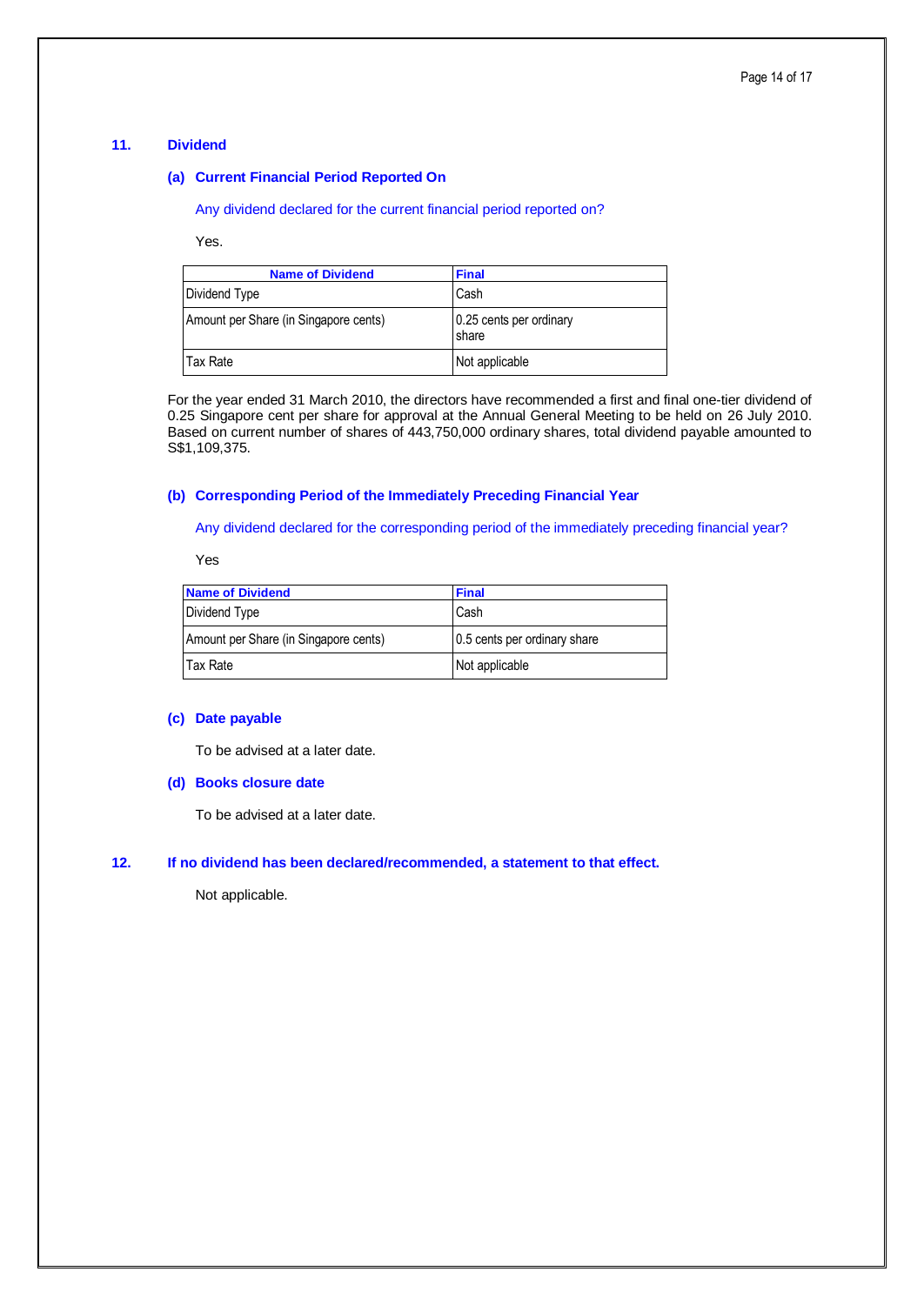# **PART II - ADDITIONAL INFORMATION REQUIRED FOR FULL YEAR ANNOUNCEMENT**

(This part is not applicable to Q1, Q2, Q3 or Half Year Results)

#### **13. Segmented revenue and results for business or geographical segments (of the group) in the form presented in the issuer's most recently audited annual financial statements, with comparative information for the immediately preceding year.**

Segmental information is presented in respect of the Group's geographical segments. In presenting information on the basis of geographical segments, segment revenue and trade receivables are based on the geographical location of customers. Segment information by business segments is not presented as the Group's business relates solely to the manufacture and sales of tower cranes and tower crane components.

| Revenue          | <b>Middle East, Asia</b><br>& Others<br>(excluding PRC)<br><b>RMB'000</b> | <b>USA &amp; Europe</b><br><b>RMB'000</b> | <b>PRC</b><br><b>RMB'000</b> | Consolidated<br><b>RMB'000</b> |
|------------------|---------------------------------------------------------------------------|-------------------------------------------|------------------------------|--------------------------------|
| FY2010           |                                                                           |                                           |                              |                                |
| Q4               | 18,509                                                                    | 123                                       | 139.261                      | 157,893                        |
| Full Year        | 63,583                                                                    | 30,111                                    | 367,545                      | 461,239                        |
| <b>FY2009</b>    |                                                                           |                                           |                              |                                |
| Q4               | 13,787                                                                    | 1.510                                     | 54.200                       | 69,497                         |
| <b>Full Year</b> | 259,494                                                                   | 104,797                                   | 230.176                      | 594,467                        |
|                  |                                                                           |                                           |                              |                                |

#### **14. In the review of performance, the factors leading to any material changes in contributions to turnover and earnings by the business or geographical segments.**

See Paragraph 8.

## **15. A breakdown of sales and profit after taxation**

|                       | Group          |           |                         |
|-----------------------|----------------|-----------|-------------------------|
|                       | <b>RMB'000</b> |           | $\%$                    |
|                       | <b>FY2010</b>  | FY2009    | Increase/<br>(Decrease) |
| Revenue               |                |           |                         |
| - First Half          | 185,029        | 411,409   | (55.0)                  |
| - Second Half         | 276,210        | 183,058   | 50.9                    |
| Profit after taxation |                |           |                         |
| - First Half          | 6,964          | 62,825    | (88.9)                  |
| - Second Half         | 11,986         | (15, 874) | ΝM                      |

## **16. A breakdown of the total annual dividend (in dollar value) for the issuer's latest full year and its previous full year as follows:-**

|                   | <b>Latest Full Year (S\$)</b> | <b>Previous Full Year (S\$)</b> |
|-------------------|-------------------------------|---------------------------------|
| <b>Ordinary</b>   | 2,218,750                     | 4.437.500                       |
| <b>Preference</b> |                               |                                 |
| Total:            | 2,218,750                     | 4.437.500                       |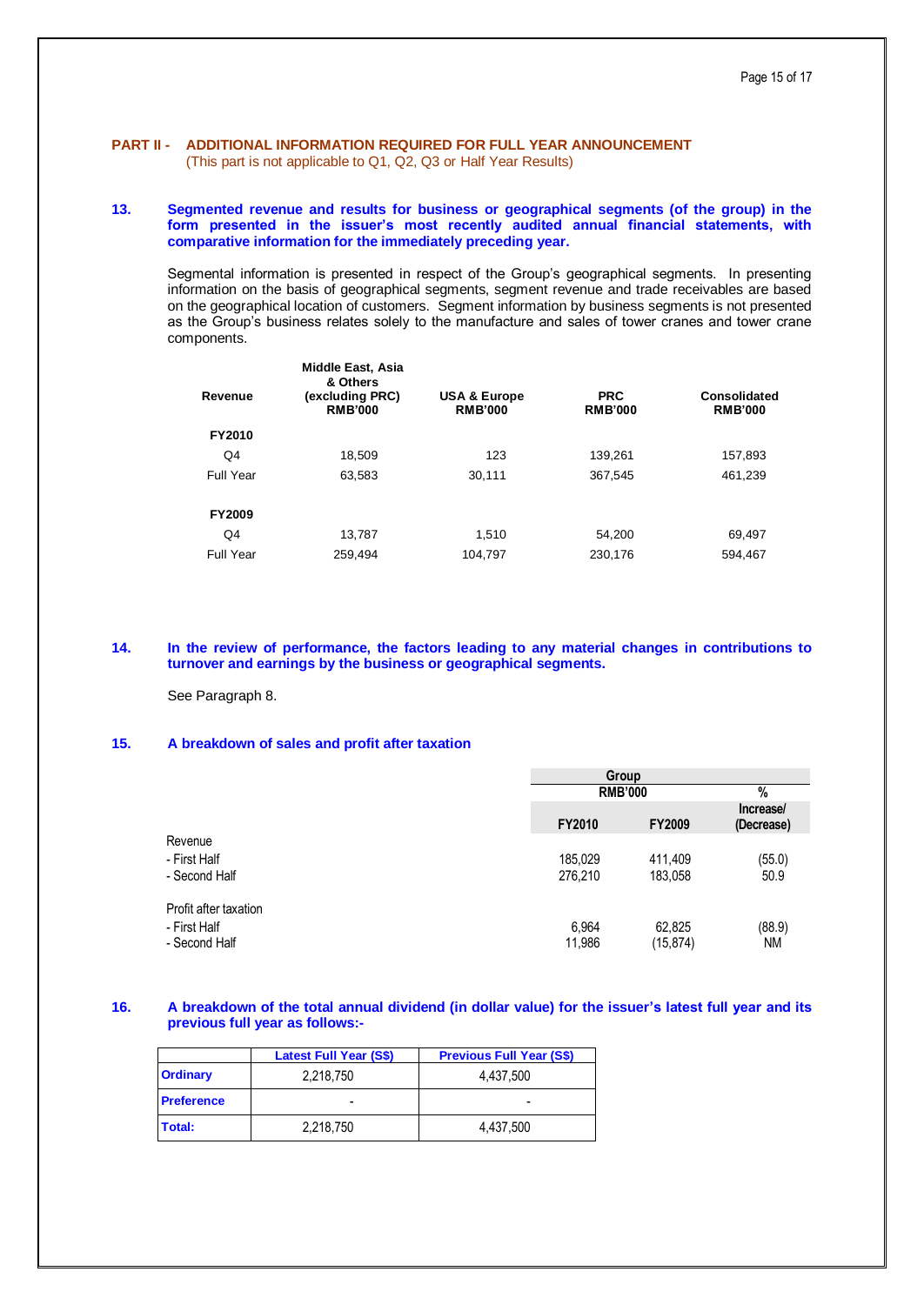# **17. Interested Party Transactions**

|                                                                                                                                            | Aggregate value of all little ested person transactions<br>Aggregate value of all litterested person transactions<br>during the financial year under review (excluding<br>conducted during the financial year under review under<br>transactions less than \$100,000 and transactions<br>shareholders' mandate pursuant to Rule 920 (excluding<br>conducted under shareholders' mandate pursuant to<br>transactions less than \$100,000)<br>Rule 920) |                                                                   |                                                                 |                                                                 |                                                                   |                                                                   |                                                                 |                                                                 |
|--------------------------------------------------------------------------------------------------------------------------------------------|-------------------------------------------------------------------------------------------------------------------------------------------------------------------------------------------------------------------------------------------------------------------------------------------------------------------------------------------------------------------------------------------------------------------------------------------------------|-------------------------------------------------------------------|-----------------------------------------------------------------|-----------------------------------------------------------------|-------------------------------------------------------------------|-------------------------------------------------------------------|-----------------------------------------------------------------|-----------------------------------------------------------------|
| Name of Interested<br>Person                                                                                                               | 3 months<br>ended<br>31 Mar 2010<br>(Q4 FY2010)<br><b>RMB'000</b>                                                                                                                                                                                                                                                                                                                                                                                     | 3 months<br>ended<br>31 Mar 2009<br>(Q4 FY2009)<br><b>RMB'000</b> | 12 months<br>ended<br>31 Mar 2010<br>(FY2010)<br><b>RMB'000</b> | 12 months<br>ended<br>31 Mar 2009<br>(FY2009)<br><b>RMB'000</b> | 3 months<br>ended<br>31 Mar 2010<br>(Q4 FY2010)<br><b>RMB'000</b> | 3 months<br>ended<br>31 Mar 2009<br>(Q4 FY2009)<br><b>RMB'000</b> | 12 months<br>ended<br>31 Mar 2010<br>(FY2010)<br><b>RMB'000</b> | 12 months<br>ended<br>31 Mar 2009<br>(FY2009)<br><b>RMB'000</b> |
| Sales to related parties<br>Shanghai Tat Hong<br>Equipment Rental Co.,<br>Ltd. (上海达丰机械租赁有<br>限公司)                                          |                                                                                                                                                                                                                                                                                                                                                                                                                                                       |                                                                   |                                                                 |                                                                 | 1,995                                                             | 1,208                                                             | 8,570                                                           | 27,236                                                          |
| China Nuclear Huaxing<br>TatHong Machinery<br>Construction Co. Ltd<br>(中核华兴达丰机械工程有<br>限公司)                                                 |                                                                                                                                                                                                                                                                                                                                                                                                                                                       |                                                                   |                                                                 |                                                                 | 7,203                                                             | 22,388                                                            | 22,339                                                          | 69,623                                                          |
| Jiangsu Zheng He<br>TatHong Equipment<br>Rental Co., Ltd (江苏正和<br>达丰机械租赁有限公司)                                                              |                                                                                                                                                                                                                                                                                                                                                                                                                                                       |                                                                   |                                                                 |                                                                 | (2,809)                                                           |                                                                   | 45,512                                                          |                                                                 |
| Beijing Weiteng Special<br>Purpose Auto Co., Ltd (北<br>京威腾专用汽车有限责任<br>公司)                                                                  |                                                                                                                                                                                                                                                                                                                                                                                                                                                       |                                                                   | 3,932                                                           |                                                                 |                                                                   |                                                                   |                                                                 |                                                                 |
| associated<br><b>Sales</b><br>to<br>companies<br>Beijing Tat Hong Zhao<br>Mao Equipment Rental<br>Co., Ltd (北京达丰兆茂机<br>械租赁有限公司)            |                                                                                                                                                                                                                                                                                                                                                                                                                                                       |                                                                   |                                                                 |                                                                 | 103,502                                                           |                                                                   | 132,479                                                         |                                                                 |
| Si Chuan Tat Hong Yuan<br>Zheng Machinery<br>Construction Co., Ltd (四<br>川达丰元正机械工程有限<br>公司)                                                |                                                                                                                                                                                                                                                                                                                                                                                                                                                       |                                                                   |                                                                 |                                                                 | 34,012                                                            |                                                                   | 34,012                                                          |                                                                 |
| <b>Purchases</b><br>from<br>a<br>related party<br>Beijing Yongmao<br>Jiangong Machinery<br>Manufacturing Co., Ltd<br>(北京永茂建工机械有限公<br>司)(1) |                                                                                                                                                                                                                                                                                                                                                                                                                                                       |                                                                   |                                                                 |                                                                 |                                                                   |                                                                   |                                                                 | 147,892                                                         |

Aggregate value of all interested person transactions Aggregate value of all interested person transactions